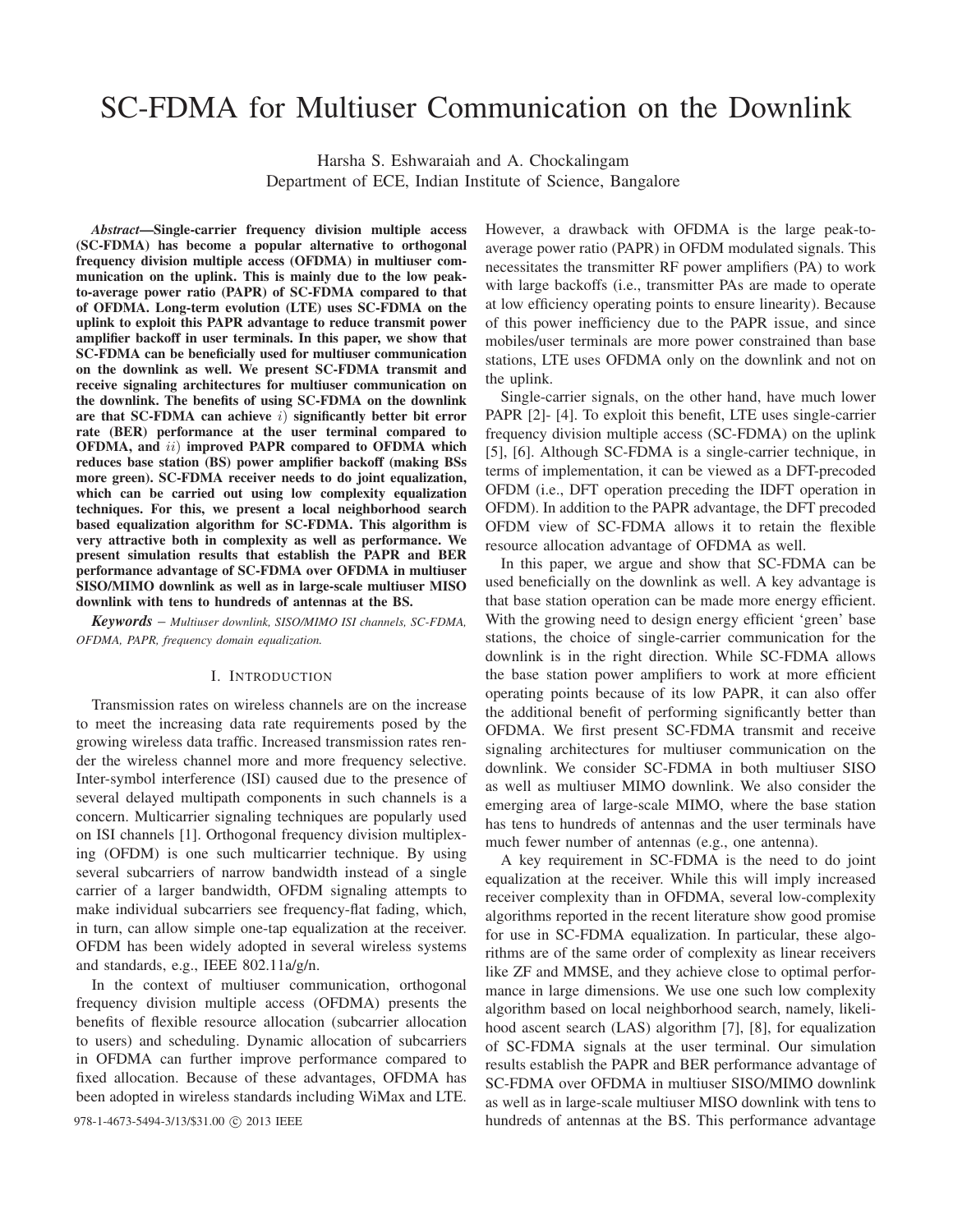

Fig. 1. Multiuser MIMO downlink system.

coupled with low PAPR advantage makes SC-FDMA a preferred choice for multiuser downlink communication in future wireless systems and standards.

The rest of this paper is organized as follows. The multiuser SC-FDMA system on the downlink, including the transmit and receive chains, frequency-domain equalization/detection algorithm, and subcarrier allocation algorithms are presented in Section II. Simulation results on the PAPR and BER performance of SC-FDMA on the downlink in comparison with those of OFDMA are presented in Section III. Conclusions are given in Section IV.

*Notation*: Vectors and matrices are denoted by bold face lowercase and bold face uppercase letters, respectively.  $[.]^T$ ,  $(.)^H$ ,  $(.)^{\dagger}$  denote transpose, Hermitian, and pseudo inverse, respectively.  $\|.\|_F$ ,  $\|.\|_2$  denote frobenius norm and euclidean norm, respectively. ∣.∣ denotes cardinality of a set and ∅ denotes the empty set.  $\mathbf{F}_P$  and  $\mathbf{F}_P$  denote P-point DFT and IDFT matrices, respectively.

## II. MULTIUSER SC-FDMA ON THE DOWNLINK

Consider a multiuser downlink system with  $n_t$  transmit antennas at the base station and  $K$  downlink users, each having one or more receive antennas, as shown in Fig. 1. Without loss of generality let us that assume all users have  $n_r$  receive antennas each, and that  $Q \triangleq \min(n_t, n_r)$  denote the maximum number of data streams for each user. The channel between each transmit-receive antenna pair is assumed to be frequency selective with L taps. Let  $h_{i,j}^u(l)$ ,  $l = 0, 1, \dots, L-1$  be the Ith time domain channel coefficient between the  $i$ th transmit antenna and jth receive antenna of the uth user,  $i = 1, \dots, n_t$ ,  $u = 1, \cdots, K, j = 1, \cdots, n_r.$ 

Let  $N$  denote the number of subcarriers in the system. The subcarriers can be allotted to the users on a fixed or dynamic basis (e.g., based on channel state information). Let each subcarrier be used by a maximum of  $K$  users simultaneously, where  $K$  is defined as

$$
\widetilde{K} \stackrel{\triangle}{=} \begin{cases}\n\min(\lfloor \frac{n_t}{n_r} \rfloor, K), & n_t > n_r \\
1, & \text{otherwise.} \n\end{cases}
$$
\nIn other words, each user is allocated 

\n
$$
M \stackrel{\triangle}{=} \lfloor \frac{N\widetilde{K}}{K} \rfloor
$$
\nsubcarriers.

We assume equal power allocation and bit loading on all

subcarriers.

The detailed block diagrams of the base station transmitter and the uth user's receiver are shown in the Fig. 2. Let  $\mathbb{S}_n =$  $\{1_n, 2_n, \dots, K_n\}$  denote the set of users sharing subcarrier n, and  $\mathbb{A}_u = \{1_u, 2_u, \cdots, M_u\}$  denote the set of subcarriers allocated to user  $u$ . Let  $x^u$  denote the information data block of length  $MQ$  for user  $u$ . The output of the  $M$ -point DFT block (Fig. 2) is given by

$$
\tilde{\mathbf{x}}_j^u = \mathbf{F}_M \mathbf{x}_j^u, \quad j = 1, 2, \cdots, Q,
$$
 (2)

where  $\mathbf{F}_M$  is the M-point DFT matrix,  $\mathbf{x}_j^u = [x^u] (j (1)M + 1, x^u((j-1)M + 2), \cdots, x^u((j-1)M + M)]^T$ , and  $x^u(m)$  is the mth data symbol of the uth user. The output vectors from the DFT blocks are given to the beamforming and subcarrier allocation block. Let  $P_n^u$  denote the  $n_t \times Q$ beamforming/precoding matrix for user  $u$  on subcarrier  $n$ . We use SVD precoding [9], [12] to eliminate other-user interference. The precoded output vector of size  $n_t \times 1$  for user  $u$  on subcarrier  $n$  is then given by

$$
\tilde{\mathbf{z}}^u(n) = \mathbf{P}_n^u \tilde{\mathbf{x}}^u(n), \quad n = 1_u, 2_u, \cdots, M_u,
$$
 (3)

where  $\tilde{\mathbf{x}}^u(n) = [\tilde{x}_1^u(n), \tilde{x}_2^u(n), \cdots, \tilde{x}_Q^u(n)]^T$ ,  $n = 1_u, \cdots, M_u$ , and  $\tilde{x}_j^u(n)$  is the *n*th element of  $\tilde{\mathbf{x}}_j^u$ . Let  $\mathbf{A}^k$  denote the  $N \times M$ subcarrier allocation matrix for user  $k, k = 1, \dots, K$ . An example of subcarrier allocation algorithm to get  $A^k$ ,  $k =$  $1, \dots, K$  is given in Section II-B. The  $N \times 1$  vector input to the  $N$ -point IDFT block on the *i*th transmit chain is given by

$$
\mathbf{d}_{i} = \sum_{k=1}^{K} \mathbf{A}^{k} \tilde{\mathbf{z}}_{i}^{k}, \quad i = 1, 2, \cdots, n_{t}, \tag{4}
$$

where  $\tilde{\mathbf{z}}_i^u = [\tilde{z}_i^u(1_u), \tilde{z}_i^u(2_u), \cdots, \tilde{z}_i^u(M_u)]^T$ ,  $i = 1, \cdots, n_t$ . The output of  $N$ -point IDFT block on the *i*th transmit chain is given by

$$
\mathbf{s}_i = \tilde{\mathbf{F}}_N \mathbf{d}_i, \quad i = 1, 2, \cdots, n_t,
$$
 (5)

where  $\mathbf{F}_N$  denotes the N-point IDFT matrix. The transmit signal vector  $s_i$  is transmitted on antenna i after addition of cyclic prefix (CP) of length  $L - 1$ . Note that the above SC-FDMA transmitter (in Fig. 2) becomes OFDMA transmitter if the  $M$ -point DFT blocks are removed.

Now, the received signal vector of size  $N \times 1$  at the uth user on the  $j$ th receive antenna, after removing the CP, is given by

$$
\mathbf{y}_j^u = \sum_{i=1}^{n_t} \mathbf{h}_{i,j}^u \circledast \mathbf{s}_i + \mathbf{q}_j^u, \quad j = 1, 2, \cdots, n_r,
$$
 (6)

where  $\circledast$  denotes  $N$ -point circular convolution operation,  $\mathbf{h}_{i,j}^u = [h_{i,j}^u(0), h_{i,j}^u(1), \cdots, h_{i,j}^u(L-1), (N-L) \text{ zeros}]^T$ , and  $\mathbf{q}_j^u \in \mathcal{CN}(0, N_0 \mathbf{I}_N)$  is the additive noise vector. The output signal is then converted to frequency domain by taking  $N$ -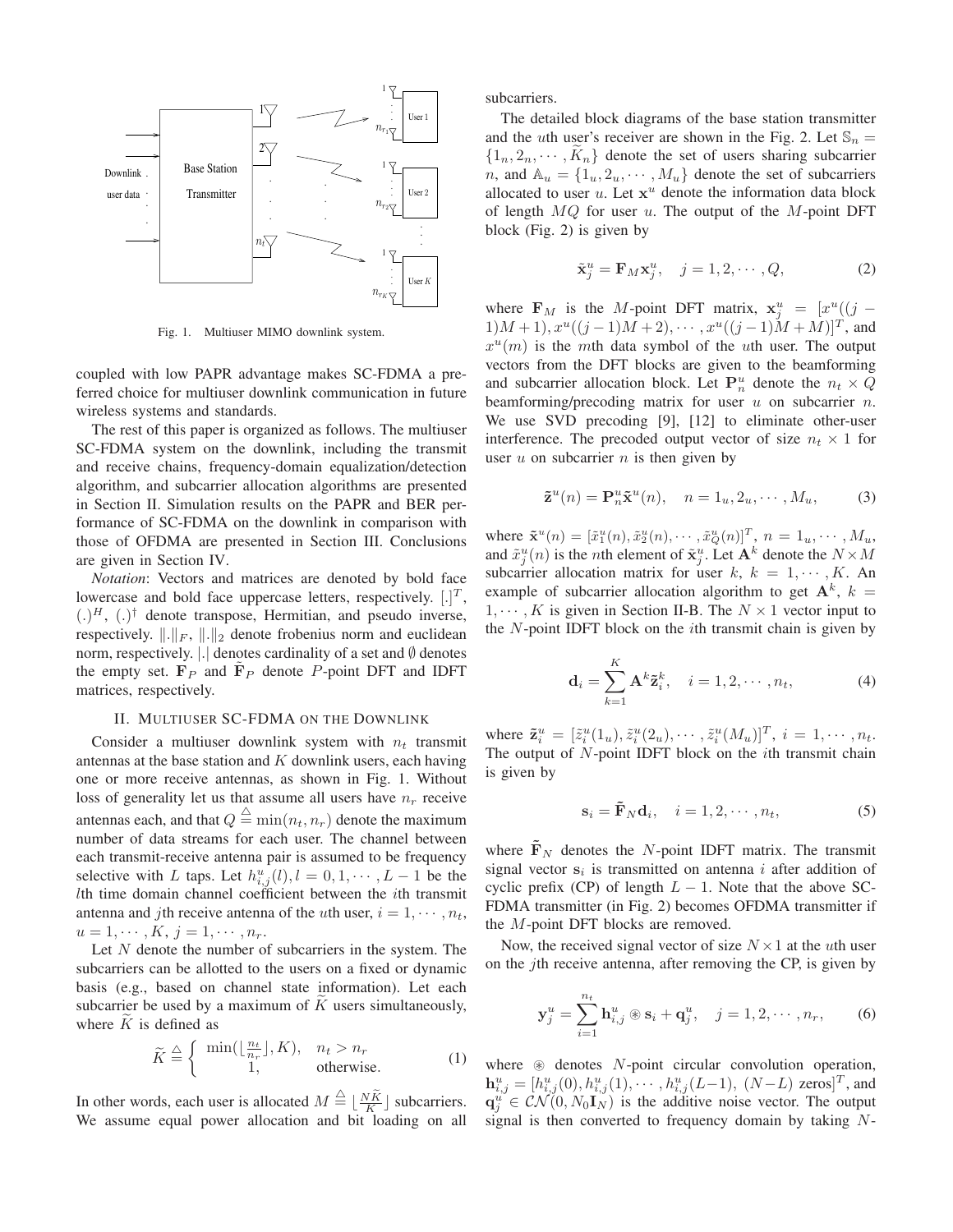

Fig. 2. Transmitter and receiver block diagrams of MIMO SC-FDMA on the downlink.

**¯q**() △

 $\bar{y}$ 

point DFT, which is given by

$$
\tilde{\mathbf{y}}_j^u = \mathbf{F}_N \mathbf{y}_j^u, \quad j = 1, 2, \cdots, n_r
$$
  

$$
\tilde{\mathbf{y}}_j^u = \sum_{i=1}^{n_t} \mathbf{H}_{i,j}^u \mathbf{d}_i + \tilde{\mathbf{q}}_j^u,
$$
  

$$
= \sum_{i=1}^{n_t} \mathbf{H}_{i,j}^u \sum_{k=1}^K \mathbf{A}^k \tilde{\mathbf{z}}_i^k + \tilde{\mathbf{q}}_j^u,
$$
 (7)

where  $\mathbf{H}_{i,j}^u = \text{diag}(\mathbf{F}_N \mathbf{h}_{i,j}^u)$  is the  $N \times N$  diagonal matrix whose diagonal elements are the frequency domain channel coefficients between  $i$ th transmit antenna and  $j$ th receive antenna of user  $u$ . Now,  $\tilde{\mathbf{y}}_j^u$  is applied to the subcarrier deallocation block to get

$$
\bar{\mathbf{y}}_j^u = \tilde{\mathbf{A}}^u \tilde{\mathbf{y}}_j^u, \quad j = 1, 2, \cdots, n_r
$$
\n
$$
= \sum_{i=1}^{n_t} \sum_{k=1}^K \tilde{\mathbf{A}}^u \mathbf{H}_{i,j}^u \mathbf{A}^k \tilde{\mathbf{z}}_i^k + \tilde{\mathbf{A}}^u \tilde{\mathbf{q}}_j^u,
$$
\n(8)

where  $\tilde{A}^u$  is the deallocation matrix for the uth user, given by  $\tilde{\mathbf{A}}^u = (\mathbf{A}^u)^T$ . Simplifying the above equation, we get

$$
\bar{\mathbf{y}}^u(n) = \mathbf{H}^u(n) \sum_{k \in \mathbb{S}_n} \mathbf{P}_n^k \tilde{\mathbf{x}}^k(n) + \bar{\mathbf{q}}^u(n), \quad u \in \mathbb{S}_n,
$$
 (9)

where  $\bar{\mathbf{y}}^u(n) = [\tilde{y}_1^u(n), \tilde{y}_2^u(n), \cdots, \tilde{y}_{n_r}^u(n)]^T$ ,  $\tilde{y}_j^u(n)$  is the *n*th element of  $\tilde{\mathbf{y}}_j^u$ ,  $\mathbf{H}^u(n)$  is  $n_r \times n_t$  frequency domain channel coefficient matrix of user  $u$  on subcarrier  $n$ , whose  $(l, k)$ th entry is the *n*th diagonal element of the matrix  $\mathbf{H}_{k,l}^u$ , and  $\bar{\mathbf{q}}^u(n) = [\tilde{q}_1^u(n), \tilde{q}_2^u(n), \cdots, \tilde{q}_{n_r}^u(n)]^T$ , where  $\tilde{q}_j^u(n)$  is the *n*th element of  $\tilde{\mathbf{q}}_j^u$ .

As mentioned earlier, we use SVD to get the beamforming/precoding matrices at the transmitter. The SVD decomposition of channel matrix  $\mathbf{H}^u(n)$  is given by

$$
\mathbf{H}^{u}(n) = \mathbf{U}_{n}^{u} \mathbf{\Sigma}_{n}^{u} (\mathbf{V}_{n}^{u})^{H}, \qquad (10)
$$

where  $\mathbf{U}_n^u$  is a matrix of size  $n_r \times Q$  containing the left singular vectors,  $\Sigma_n^u$  is a diagonal matrix of size  $Q \times Q$  containing singular values, and  $(\mathbf{V}_n^u)$  is a matrix of size  $n_t \times Q$  containing the right singular vectors. Let us define the following vectors and matrices:

$$
\tilde{\mathbf{x}}(n) \stackrel{\Delta}{=} [(\tilde{\mathbf{x}}^{1_n}(n))^T, (\tilde{\mathbf{x}}^{2_n}(n))^T, \cdots, (\tilde{\mathbf{x}}^{\tilde{K}_n}(n))^T]^T,
$$

$$
\mathbf{P}_n \stackrel{\triangle}{=} [\mathbf{P}_n^{1_n}, \mathbf{P}_n^{2_n}, \cdots, \mathbf{P}_n^{\tilde{K}_n}],
$$
  
\n
$$
\mathbf{U}_n \stackrel{\triangle}{=} \text{diag}(\mathbf{U}_n^{1_n}, \mathbf{U}_n^{2_n}, \cdots, \mathbf{U}_n^{\tilde{K}_n}),
$$
  
\n
$$
\Sigma_n \stackrel{\triangle}{=} \text{diag}(\mathbf{\Sigma}_n^{1_n}, \mathbf{\Sigma}_n^{2_n}, \cdots, \mathbf{\Sigma}_n^{\tilde{K}_n}),
$$
  
\n
$$
\mathbf{V}_n \stackrel{\triangle}{=} [\mathbf{V}_n^{1_n}, \mathbf{V}_n^{2_n}, \cdots, \mathbf{V}_n^{\tilde{K}_n})],
$$
  
\n
$$
(n) \stackrel{\triangle}{=} [(\mathbf{\bar{q}}^{1_n}(n))^T, (\mathbf{\bar{q}}^{2_n}(n))^T, \cdots, (\mathbf{\bar{q}}^{\tilde{K}_n}(n))^T]^T,
$$
  
\n
$$
(n) \stackrel{\triangle}{=} [(\mathbf{\bar{y}}^{1_n}(n))^T, (\mathbf{\bar{y}}^{2_n}(n))^T, \cdots, (\mathbf{\bar{y}}^{\tilde{K}_n}(n))^T]^T.
$$

The received signal vector on subcarrier  $n$  due to all the users sharing it can be written as

$$
\bar{\mathbf{y}}(n) = \mathbf{U}_n \Sigma_n (\mathbf{V}_n)^H \mathbf{P}_n \tilde{\mathbf{x}}(n) + \bar{\mathbf{q}}(n).
$$
 (11)

The multiuser interference can be completely eliminated by choosing the beamforming/precoder matrix as

$$
\mathbf{P}_n = \alpha_n [(\mathbf{V}_n)^H]^\dagger \quad \text{s. t. } \mathbb{E}[\|\mathbf{P}_n \tilde{\mathbf{x}}(n)\|_2^2] = \rho,\tag{12}
$$

where  $\alpha_n$  is the power normalization factor. Equation (11) can be written as

$$
\bar{\mathbf{y}}(n) = \alpha_n \mathbf{U}_n \Sigma_n \tilde{\mathbf{x}}(n) + \bar{\mathbf{q}}(n). \tag{13}
$$

Now, the received signal vector on subcarrier  $n$  at user  $u$ sharing it is given by

$$
\bar{\mathbf{y}}^u(n) = \mathbf{U}_n^u \tilde{\Sigma}_n^u \tilde{\mathbf{x}}^u(n) + \bar{\mathbf{q}}^u(n), \quad u \in \mathbb{S}_n,
$$
 (14)

where  $\tilde{\Sigma}_n^u = \alpha_n \Sigma_n^u$ .

The receiver signal processing at user  $u$  is done as follows. First, doing post-processing operation on the received signal vector  $\bar{\mathbf{y}}^u(n)$  by multiplying with  $(\mathbf{U}_n^u)^H$ , we get

$$
\hat{\mathbf{y}}^{u}(n) = (\mathbf{U}_{n}^{u})^{H} \overline{\mathbf{y}}^{u}(n)
$$
  
=  $\tilde{\Sigma}_{n}^{u} \tilde{\mathbf{x}}^{u}(n) + \mathbf{w}^{u}(n).$  (15)

Define the following vectors and matrices:

$$
\hat{\mathbf{y}}_j^u = [\hat{y}_j^u(1_u), \hat{y}_j^u(2_u), \cdots, \hat{y}_j^u(M_u)]^T,
$$
  
\n
$$
\tilde{\mathbf{\Sigma}}^u(j) = \text{diag}(\tilde{\Sigma}_{1_u}^u(j,j), \tilde{\Sigma}_{2_u}^u(j,j), \cdots, \tilde{\Sigma}_{M_u}^u(j,j)),
$$
  
\n
$$
\tilde{\mathbf{x}}_j^u = [\tilde{x}_j^u(1_u), \tilde{x}_j^u(2_u), \cdots, \tilde{x}_j^u(M_u)]^T,
$$
  
\n
$$
\tilde{\mathbf{w}}_j^u = [\tilde{w}_j^u(1_u), \tilde{w}_j^u(2_u), \cdots, \tilde{w}_j^u(M_u)]^T,
$$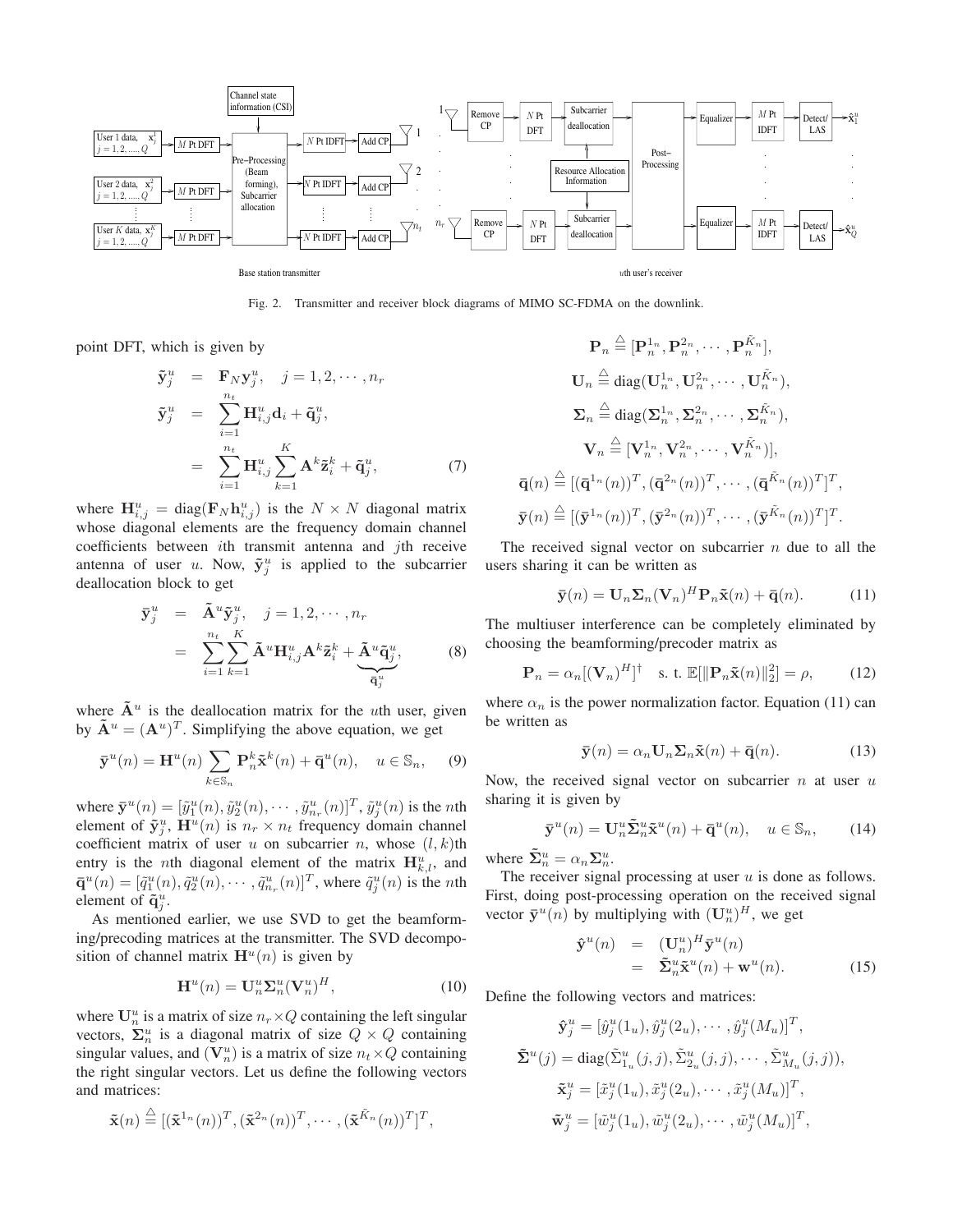where  $\tilde{\Sigma}_n^u(j, j)$  is the *j*th diagonal element of  $\tilde{\Sigma}_n^u$ . Using the above definitions, the signal vector at user  $u$  on stream  $j$  and allocated subcarrier set  $\mathbb{A}_u$  can be written as

$$
\hat{\mathbf{y}}_j^u = \tilde{\mathbf{\Sigma}}^u(j)\tilde{\mathbf{x}}_j^u + \mathbf{w}_j^u, \quad j = 1, 2, \cdots, Q. \tag{16}
$$

On the received signal model in (16), we carry out frequency domain equalization and detection on a per-stream basis at the user terminal.

## *A. Low-complexity frequency-domain equalization/detection*

In this subsection, we present the equalization and detection scheme for the  $j$ th stream at the  $u$ th user. We propose to use a frequency-domain MMSE (FD-MMSE) equalizer followed by a likelihood ascent search (LAS) algorithm [7], [8], which is a local neighborhood search algorithm, to carry out equalization and detection. The FD-MMSE equalization operation for the *i*th stream at user  $u$  is given by

$$
\hat{\tilde{\mathbf{x}}}^u_j = \left( (\tilde{\Sigma}^u_j)^H (\tilde{\Sigma}^u_j) + (N_0/E_s) \mathbf{I}_M \right)^{-1} (\tilde{\Sigma}^u_j)^H \tilde{\mathbf{y}}^u_j. \tag{17}
$$

The FD-MMSE equalizer output vector in (17) is converted to time domain by an  $M$ -point IDFT operation, followed by detection. Though the FD-MMSE equalizer is attractive because of its low complexity, its performance is far from the optimum performance. Therefore, in order to improve performance, we employ the LAS algorithm at the output of the FD-MMSE equalizer. Starting from the FD-MMSE equalizer output symbol vector, the LAS algorithm reache a locally optimum solution through a low-complexity local neighborhood search. The LAS algorithm works as follow. Equation (16) can be written as

$$
\hat{\mathbf{y}}_j^u = \underbrace{\tilde{\mathbf{\Sigma}}^u(j)\mathbf{F}_M}_{\mathbf{G}^u(j)} \mathbf{x}_j^u + \mathbf{w}_j^u, \quad j = 1, 2, \cdots, Q. \quad (18)
$$

Writing (18) in real form and leaving indices for simplicity, we have

$$
y = Gx + w,\t\t(19)
$$

where  $\mathbf{y} = [\Re(\hat{\mathbf{y}}_j^u)^T \ \Im(\hat{\mathbf{y}}_j^u)^T]^T$ ,  $\mathbf{x} = [\Re(\mathbf{x}_j^u)^T \ \Im(\mathbf{x}_j^u)^T]^T$ ,  $\mathbf{w} = [\Re(\mathbf{w}_j^u)^T \ \Im(\mathbf{w}_j^u)^T]^T, \ \mathbf{G} = \begin{bmatrix} \ \Re(\mathbf{G}_j^u) \ \ \Re(\mathbf{G}_j^u) \ \ \ \Im(\mathbf{G}_j^u) \end{bmatrix}$  $\Re(\mathbf{G}_j^u) \quad \Im(\mathbf{G}_j^u)$ ] , and  $\Re(.)$  and  $\Im(.)$  denote the real and imaginary parts, respectively.

In this real-valued system model, the maximum likelihoo (ML) cost can be written as

$$
\psi(\mathbf{x}) = ||\mathbf{y} - \mathbf{G}\mathbf{x}||^2 = \mathbf{x}^T \mathbf{G}^T \mathbf{G} \mathbf{x} - 2\mathbf{x}^T \mathbf{G}^T \mathbf{y}.
$$
 (20)

The LAS algorithm starts with an initial solution vector  $\mathbf{x}^{(0)}$ . The output symbol vector from the FD-MMSE equalizer is used as the initial solution vector. A neighborhood around the initial vector is defined to be the set of all vectors which differ from the initial vector in one coordinate. For each of the vectors in the neighborhood, the algorithm computes the ML cost function  $\psi(\mathbf{x})$  defined in (20). The best vector among the neighboring vectors (in terms of least ML cost among them) which also happens to have a lesser ML cost than that of the initial vector is chosen, and declared as the new solution vector  $\mathbf{x}^{(1)}$ ; the 1 in the superscript denotes the iteration index. This new solution vector  $\mathbf{x}^{(1)}$  is passed on as the initial vector for the next iteration, where the best vector among the neighboring vectors of  $\mathbf{x}^{(1)}$  is chosen as the new solution vector for the next iteration, and so on until a local minima is reached. The algorithm ends once a local minima is encountered. The solution vector corresponding to the local minima is declared as the final solution vector.

## *B. Subcarrier allocation*

In this subsection, we present the subcarrier allocation algorithms used at the transmitter for two cases, namely,  $\widetilde{K} = 1$  and  $\widetilde{K} > 1$ . The algorithm for  $\widetilde{K} = 1$  (Algorithm **1**) is from [10]. The algorithm for  $K > 1$  (**Algorithm 2**) is from [11]. These algorithms were proposed for subcarrier allocation in OFDMA downlink. Therefore, using the same algorithms for subcarrier allocation in SC-FDMA allows us to compare the performance of OFDMA and SC-FDMA under similar system settings.

*1) Subcarrier allocation algorithm for*  $\widetilde{K} = 1$ : In this case, each subcarrier is allotted to only one user, and each user will get  $N/K$  subcarriers. The subcarrier allocation algorithm for this case is from [10], which is presented in **Algorithm 1** below.

|     | <b>Algorithm 1</b> Subcarrier allocation algorithm for $K = 1$                                                                   |
|-----|----------------------------------------------------------------------------------------------------------------------------------|
|     | 1: $\mathbb{U} = \{1, 2, \cdots, K\}, \quad \mathbb{B} = \{1, 2, \cdots, N\}$                                                    |
|     | 2: Initialize: $\mathbb{S}_n = \emptyset$ , $\forall n \in \mathbb{B}$ ; $\mathbb{A}_u = \emptyset$ , $\forall u \in \mathbb{U}$ |
|     | 3: while $ \mathbb{B}  > 0$ do                                                                                                   |
| 4:  | for each $n \in \mathbb{B}$ do                                                                                                   |
| 5:  | Find the frobenius norm of the channel coefficient                                                                               |
|     | matrix over subcarrier $n$ , for all the users in $\mathbb{U}$ .                                                                 |
| 6:  | Arrange the users in $U$ in descending order based on                                                                            |
|     | the frobenius norm values.                                                                                                       |
| 7:  | Calculate the difference $D_n$ between the frobenius                                                                             |
|     | norm value of first best user and frobenius norm value                                                                           |
|     | of second best user.                                                                                                             |
| 8:  | end for                                                                                                                          |
| 9:  | $n' = \argmax D_n$                                                                                                               |
| 10: | Find user $u'$ with maximum frobenius norm value in                                                                              |
|     | subcarrier $n'$ .                                                                                                                |
| 11: | if $ \mathbb{A}_{u'}  < M$ then                                                                                                  |
| 12: | $\mathbb{A}_{u'} = \mathbb{A}_{u'} \cup n'; \ \mathbb{B} = \mathbb{B} - n'; \ \mathbb{S}_{n'} = \mathbb{S}_{n'} \cup u'$         |
| 13: | else                                                                                                                             |
| 14: | $\mathbb{U}=\mathbb{U}-u'$                                                                                                       |
| 15: | end if                                                                                                                           |
|     | 16: <b>end while</b>                                                                                                             |

2) Subcarrier allocation algorithm for  $\widetilde{K} > 1$ : In this case, each subcarrier can be allotted to a maximum of  $K$ users. We use a correlation based algorithm from [11] for subcarrier allocation in this case. The algorithm is presented in **Algorithm 2** below.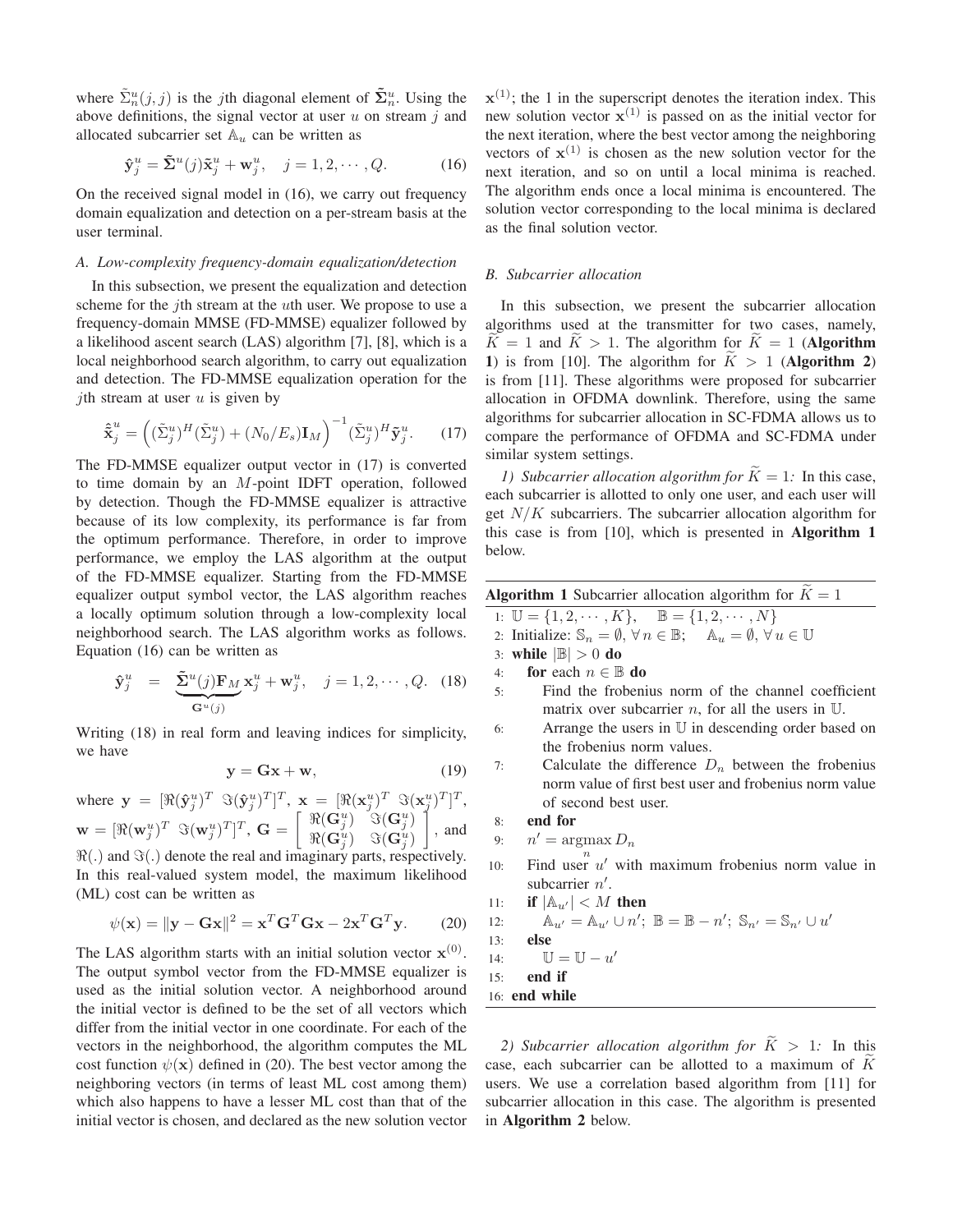## **Algorithm 2** Subcarrier allocation algorithm for  $K > 1$

1: The channel correlation metric between user  $i$  and user  $j$ is calculated over each subcarrier  $n$  as:

|     | $\eta_{i,j}^n = \frac{\ \mathbf{H}_i^n \mathbf{H}_j^n\ _F^2}{\ \mathbf{H}_i^n\ _F^2 \ \mathbf{H}_i^n\ _F^2}$                                |
|-----|---------------------------------------------------------------------------------------------------------------------------------------------|
|     | 2: $\mathbb{B} = \{1, 2, \cdots, N\}; \quad \mathbb{U}_n = \{1, 2, \cdots, K\}, \forall n \in \mathbb{B}$                                   |
|     | 3: Initialize: $\mathbb{S}_n = \emptyset$ , $\forall n \in \mathbb{B}$ ; $\mathbb{A}_n = \emptyset$ , $\forall u \in \mathbb{U}_n$          |
|     | 4: for each $n \in \mathbb{B}$ do                                                                                                           |
| 5:  | Find $u = \argmax$ $  \mathbf{H}_{n}^{u}  _{F}^{2}$<br>$k\in\mathbb{U}_n,  \mathbb{A}_k $                                                   |
|     | 6: $\mathbb{S}_n = \mathbb{S}_n \cup u$ : $\mathbb{U}_n = \mathbb{U}_n - u$ ; $\mathbb{A}_u = \mathbb{A}_u \cup n$                          |
|     | 7: while $ \mathbb{S}_n  < \tilde{K}$ do                                                                                                    |
| 8:  | $\hat{u} = \argmin \quad \sum_{m \in \mathbb{S}_n} \eta_{m,k}^n$<br>$k \in \mathbb{U}_n$ , $ \mathbb{A}_k  < M$                             |
| 9:  | if no $\hat{u}$ found then                                                                                                                  |
| 10: | Break the loop                                                                                                                              |
| 11: | else                                                                                                                                        |
| 12: | $\mathbb{U}_n = \mathbb{U}_n - \hat{u}$ ; $\mathbb{A}_{\hat{u}} = \mathbb{A}_{\hat{u}} \cup n$ ; $\mathbb{S}_n = \mathbb{S}_n \cup \hat{u}$ |
| 13: | end if                                                                                                                                      |
|     | 14: <b>end while</b>                                                                                                                        |
|     | $15:$ end for                                                                                                                               |

#### III. RESULTS AND DISCUSSION

In this section, we present the PAPR and BER performance results of SC-FDMA on the downlink obtained through simulations. We compare the performance of SC-FDMA and OFDMA for the same system settings. In all the simulations, we have taken the channel between each transmit and receive antenna for all users to be frequency selective with  $L = 5$ taps and uniform power delay profile (UPDP). For subcarrier allocation, two methods are considered:  $i$ ) fixed interleaved allocation, and  $ii)$  dynamic allocation. Fixed interleaved allocation is a static method of allocation in which subcarriers are allocated in an interleaved fashion [5]. For example, in a SISO system with  $N$  subcarriers and  $K$  users, each user is allotted with  $M = N/K$  subcarriers such that user k is allotted the subcarriers  $n = k + (i - 1)K$ ,  $i = 1, 2, \dots, M$ . In dynamic allocation, subcarriers are allocated based on channel state information (CSI) using either of the two algorithms, namely, **Algorithm 1** and **Algorithm 2** in Section II-B, depending on the value of  $K$ . We assume perfect knowledge of the CSI. We use 4-QAM in the BER simulations, and 16-QAM in the PAPR simulations. In SC-FDMA, we use FD-MMSE equalizer followed by LAS algorithm (referred to as FD-MMSE LAS). In OFDMA, we use a single-tap equalizer followed by detection.

## *A. PAPR and BER of multiuser SISO SC-FDMA downlink*

In a SISO multiuser downlink system,  $n_t = n_r = 1$ . Therefore,  $K = 1$  and **Algorithm 1** is used for dynamic subcarrier allocation. In Fig. 3, we show the PAPR performance of SC-FDMA and OFDMA for  $n_t = 1, n_r = 1, K = 4, N = 128$ ,

16-QAM, and fixed interleaved allocation of subcarriers. It can be seen that SC-FDMA has significantly better PAPR than OFDMA. For the same system parameters, Fig. 4 shows the BER performance of SC-FDMA and OFDMA for 4-QAM and dynamic subcarrier allocation. SC-FDMA BER plots with  $(i)$  FD-MMSE equalizer only, and  $ii)$  FD-MMSE equalizer followed by LAS algorithm are shown. From Fig. 4, we observe that  $i$ ) SC-FDMA achieves better BER performance than that of OFDMA, and  $ii)$  using the LAS algorithm at the output of FD-MMSE equalizer improves the BER performance of the FD-MMSE equalizer.



Fig. 3. PAPR performance of multiuser SISO SC-FDMA and OFDMA for  $n_t = 1, n_r = 1, K = 4, N = 128, 16$ -QAM.



Fig. 4. BER performance of multiuser SISO downlink SC-FDMA and OFDMA for  $n_t = 1$ ,  $n_r = 1$ ,  $K = 4$ ,  $N = 128$ ,  $L = 5$ , 4-QAM.

## *B. PAPR and BER of multiuser MIMO SC-FDMA downlink*

Here, we present the PAPR and BER results for multiuser MIMO SC-FDMA and OFDMA systems with  $n_t = 4$ ,  $n_r =$  $2, K = 4, N = 64$ . In this case,  $K = 2$ , and each subcarrier is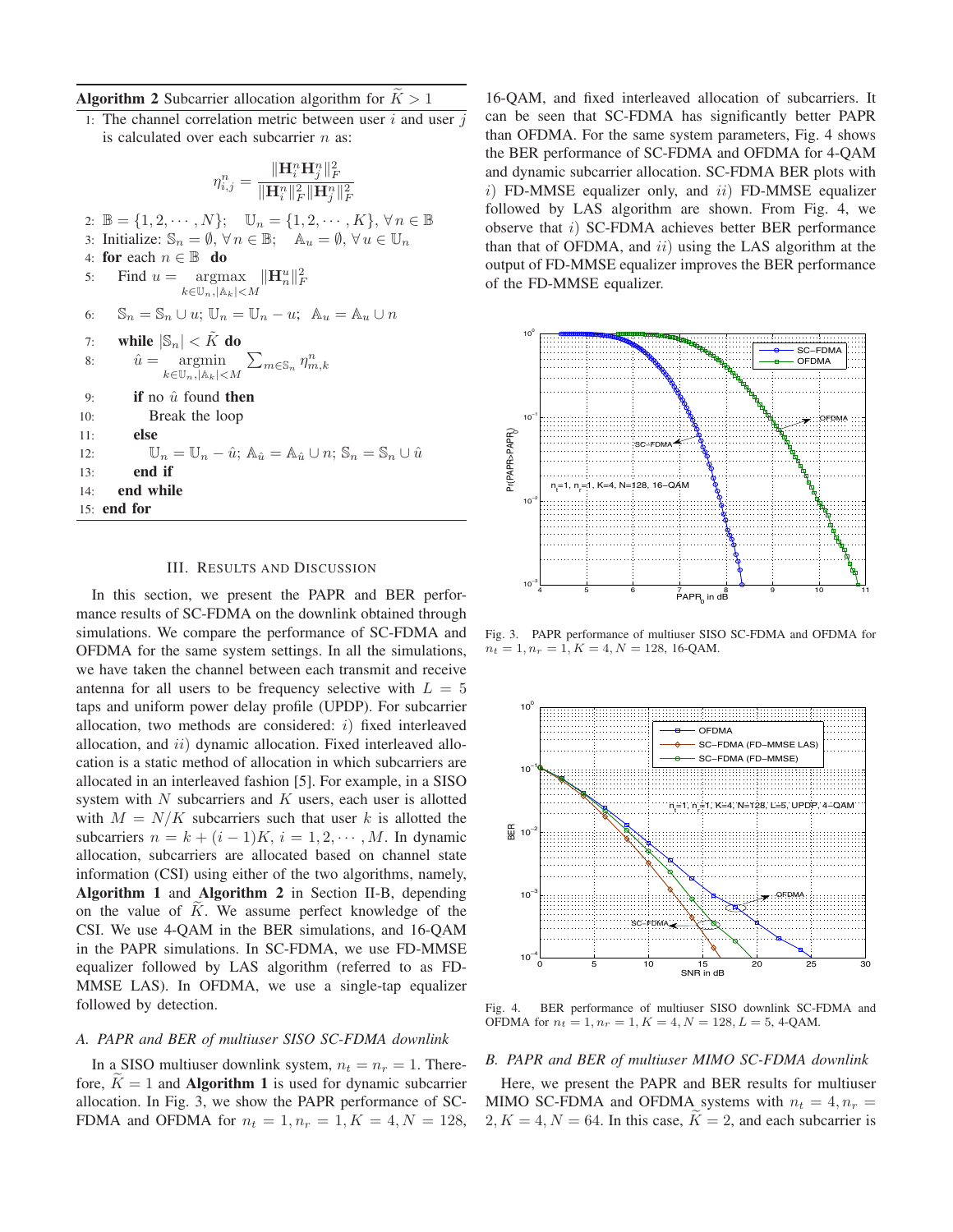shared by two users. **Algorithm 2** is used for dynamic subcarrier allocation. Figure 5 shows the PAPR comparison between SC-FDMA and OFDMA for 16-QAM and fixed interleaved subcarrier allocation. Figure 6 shows the BER comparison between SC-FDMA and OFDMA under both fixed allocation and dynamic allocation. We observe that SC-FDMA exhibits significantly better PAPR and BER performance compared to OFDMA in multiuser MIMO downlink scenario also.



Fig. 5. PAPR performance of multiuser MIMO SC-FDMA and OFDMA for  $n_t = 4, n_r = 2, K = 4, N = 64, 16$ -QAM.



Fig. 6. BER performance of multiuser MIMO downlink SC-FDMA and OFDMA for  $n_t = 4$ ,  $n_r = 2$ ,  $K = 4$ ,  $N = 64$ ,  $L = 5$ , 4-QAM.

## *C. PAPR and BER of large-scale multiuser MISO SC-FDMA downlink*

Recently, large-scale multiuser MISO systems with tens to hundreds of antennas at the base station and one antenna each at the mobiles/user terminals are gaining importance. We evaluated the PAPR and BER performance advantage of SC-FDMA compared to OFDMA in such large systems.

We evaluated the BER performance in two systems:  $i$ ) a system with  $n_t = 16, n_r = 1, K = 4, N = 64$ , and ii) a system  $n_t = 128$ ,  $n_r = 1$ ,  $K = 4$ ,  $N = 64$ . In both these systems,  $\tilde{K} = K$  and  $M = N$ , i.e., each subcarrier can be shared by all users so that for each user is allotted with all N subcarriers. Since  $M = N$ , there is no distinction between fixed interleaved allocation and dynamic allocation. The PAPR and BER plots in Figs. 7 and 8 show that SC-FDMA is preferred over OFDMA in large-scale multiuser MISO downlink systems as well.



Fig. 7. PAPR performance of large-scale multiuser MISO SC-FDMA and OFDMA for  $n_t = 128$ ,  $n_r = 1$ ,  $N = 64$ ,  $K = 16$ , 16-QAM.



Fig. 8. BER performance of large-scale multiuser MISO downlink SC-FDMA and OFDMA for i)  $n_t = 16$ ,  $n_r = 1$ ,  $K = 4$ ,  $L = 5$ , 4-QAM, and ii)  $n_t = 128, n_r = 1, K = 16, L = 5, 4$ -QAM.

In this paper, we have used the LAS algorithm to improve the performance of the FD-MMSE equalizer. Similar low complexity search algorithms like the reactive tabu search (RTS) algorithm [13], [14] can be used in place of the LAS algorithm to further improve performance.